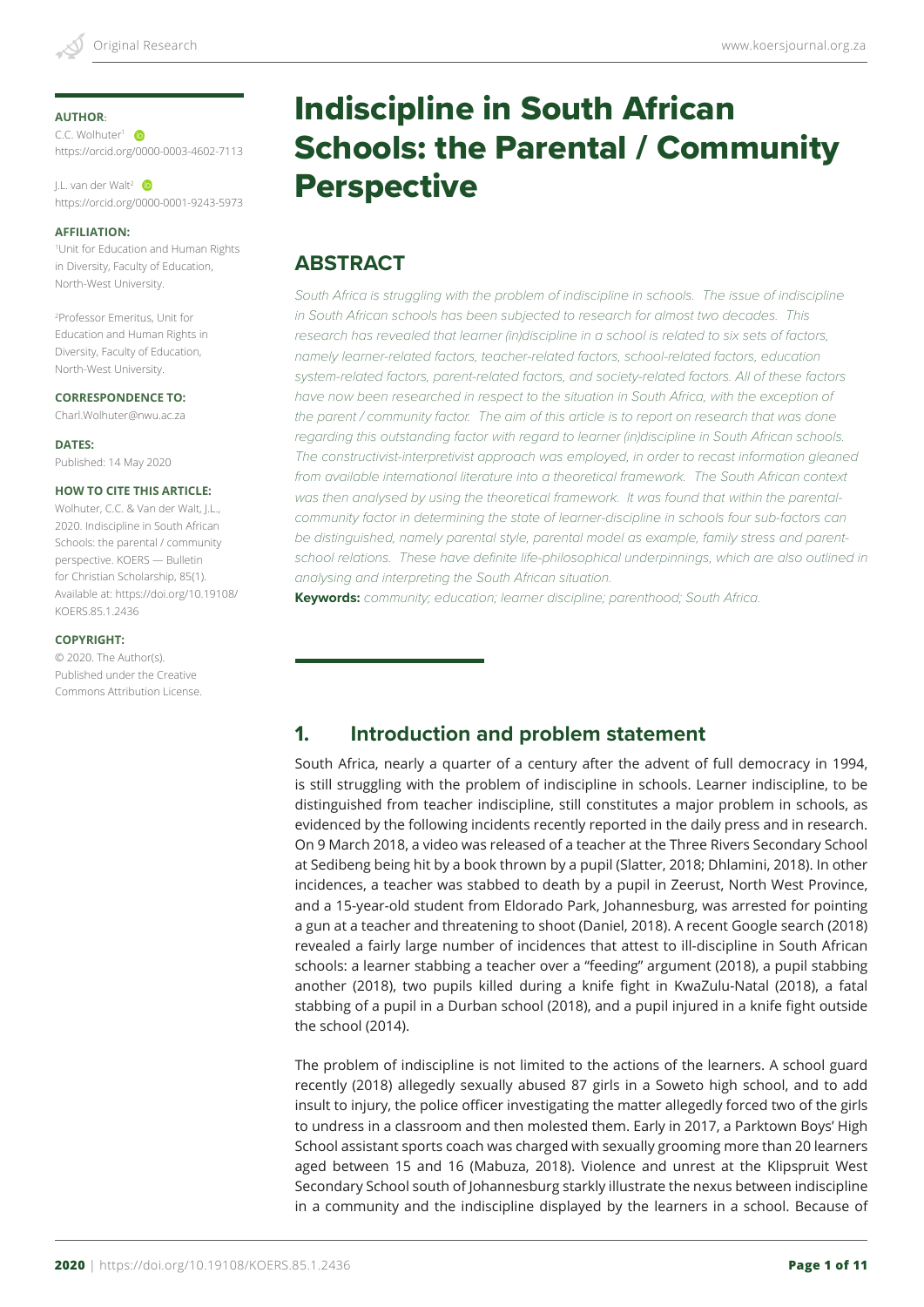dissatisfaction on racist grounds with the appointment of a new school principal, the community made the school ungovernable. Community members went so far as to take over the professional management of the school in order to be able to decide who should be the principal, where to buy books and who should be used as service providers. The Department of Education in the end had to appoint a new principal and replace the entire staff. While the parents, the teachers and the school management were engaged in this turmoil, the pupils loitered around on the school grounds, gambled and used drugs on the school premises, gangsterism raised its head, racist actions were perpetrated, pupils arrived late at school and left early, and teachers were insulted and assaulted (Osman, 2017).

The issue of indiscipline in South African schools has been subjected to research for almost two decades. Learner discipline at schools also has been the theme of two special editions of *KOERS* (68(4) of 2003; 78(3) of 2013). The research so far revealed that learner (in)discipline in a school is related to six sets of factors, namely learner-related factors, teacher-related factors, school-related factors, education system-related factors, parent-related factors, and society-related factors. All of these factors have now been researched and surveyed in respect to the situation in South Africa, with the exception of the parent / community factor. The aim of this article is to report on research that was done regarding this outstanding factor with regard to learner (in)discipline in South African schools. The discussion will be augmented by the results of research beyond the borders of South Africa in order to gain a deeper understanding of the situation.

## **2. Research method**

The constructivist-interpretivist approach was employed in the research process. People entertain subjective theories based on their personal cognitions about what should be seen as acceptable behaviour on the part of learners in a school. Each researcher has his or her understanding and interpretation of what constitutes acceptable and hence disciplined behaviour. In other words, each person creates his or her own reality regarding what should be understood under the term "disciplined behaviour". A researcher constantly assigns his or her individual meaning to an event or an experience, and based on that experience expects learners to behave in a certain way in accordance with the image that the former has created about the learners and their situation, including the parental home and the conditions prevailing there. In this project, the information gleaned from an overview of available literature was interpreted and recast into the theoretical framework presented below (Leutwyler, Petrovic & Mantel, 2012: 111-112). The roots of the problem of indiscipline in schools are firstly traced back to the entire community in which a school is situated, and thereafter specifically to the conditions in the parental homes that form part of that community. This is then followed by the contention that many South African communities and parental homes still lack the necessary social capital as well as the moral compass required for guiding them towards a solution to the current spate of violence and indiscipline in communities and in schools.

The percipient reader will notice the role that the *social space and ethical / moral action or behaviour theory* is playing in the background throughout the discussion: the discussion constantly centres on the social space occupied by the relationship between the school on the one hand, and the parental home and the surrounding community on the other; reference is also constantly made, on the one hand, to the lack of a moral compass and to moral bankruptcy of the community (in the form of immorality, anti-social behaviour, anomie, corruption, nepotism and state capture, to mention only a few of the features of this bankruptcy) and in many parental homes, and on the other, to the imperative that all the parties occupying this particular social space should apply themselves to a revival of, and a return to moral values which, as will be argued, are imbedded in some or other religious commitment. It is also important to note the distinction between ethics, in other words a code of conduct imposed from "outside" an individual, a parental home or a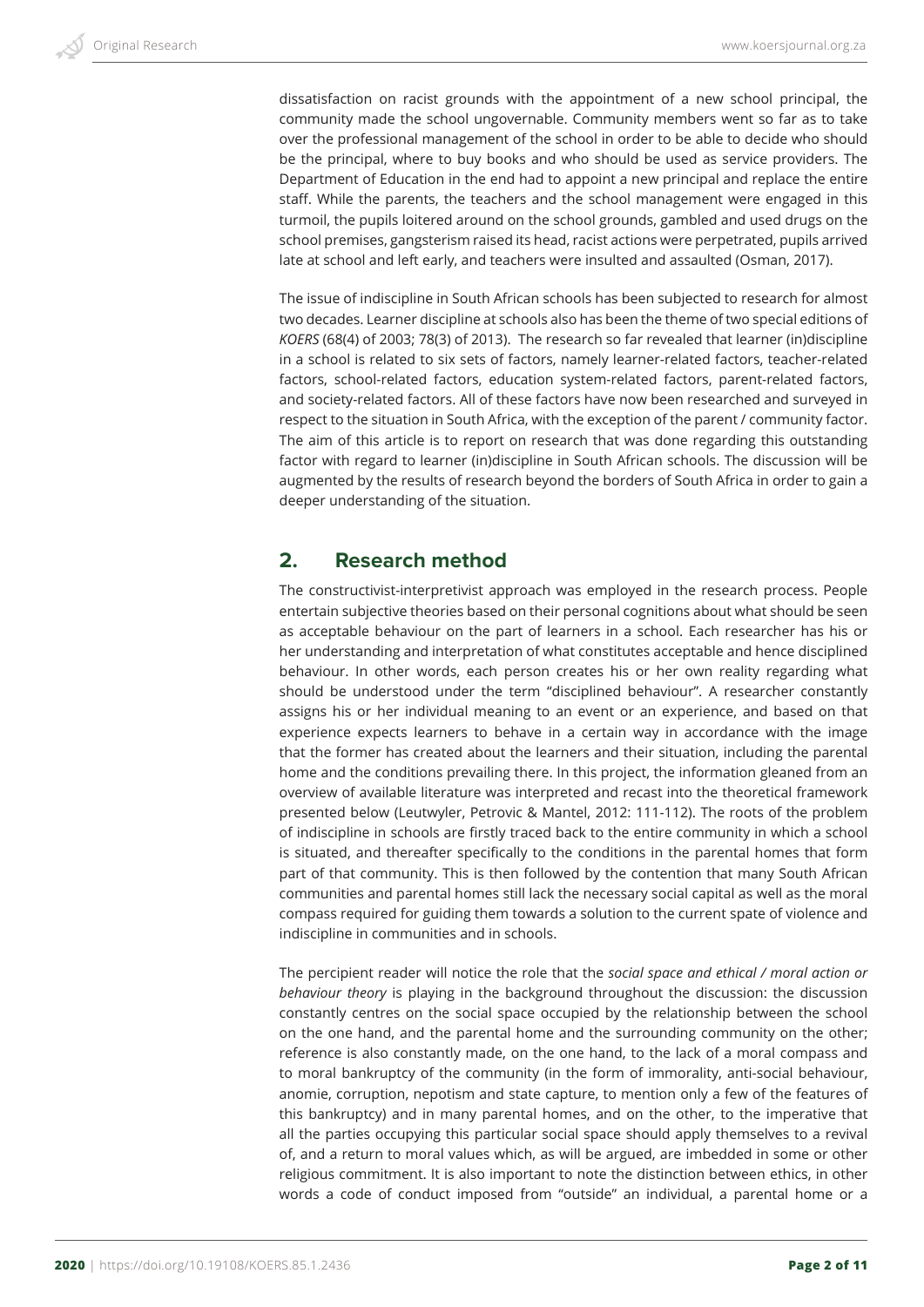community (for instance, imposed by the Constitution and the laws of the country, the Bible [The Ten Commandments and the Great Commandment], the Koran [The Hadith, the Book of Sayings which calls humans to reach out to others and to maintain concern for fellow human beings], the Upanishads [the call to follow the Noble Eightfold Path and the Five Precepts], to mention only a few)(cf. McDowell & Brown, 2009), and morality, a set of precepts for acceptable behaviour that comes from "within" a person, a family or a community and that the individual or group willingly abides by as a matter of course.

## **3. Theoretical framework**

## *3.1 Lack of a moral compass and concomitant moral bankruptcy*

Christianity still enjoys a dominant presence in South Africa, both in terms of absolute numbers and percentage of the total population. According to the 1996 and 2001 census statistics, the number of professing Christians in South Africa increased from 30.0 million in 1996 to 35.8 million (from 76.6 percent in 1996 to 79.8 percent in 2001) (RSA, 2004). (The 2011 census did not include religious affiliation.) According to Scheepers and Van der Slik (1998: 679), research has revealed that religious characteristics count among the strongest predictors of moral attitudes. Despite the dominant position of Christianity in South Africa, anomie seems to be reigning supreme in South Africa. The moral bankruptcy of the nation can be observed in the fact that people no longer honour hard work and service to the community; perpetrate injustice and indulge in self-enrichment in the form of favouritism, nepotism, corruption, white collar crime and even state capture. The explosion of the mass media and of social media has exacerbated the situation in that some of the programs watched by students promote pornography, indiscipline and violence (Ngwokabuenui, 2015: 70-71).

The possibility of possessing a moral compass of course is not restricted to Christians alone; all the major religions in South Africa, from Buddhism through Islam, Judaism, Hinduism to Sikh, possess an understanding of what it means to behave morally, in other words to behave in such a way that the interests of others in the community (and the school) are protected and promoted (Revision World Networks, 2018). Also those who reject a theonomous (God-centred; faith-based) understanding of morality and hence favour a heteronomous (originating beyond the self, for instance in the Constitution and the laws of the country) understanding, seem to be lacking the desired moral compass at this juncture in the history of South Africa.

#### *3.2 A complex phenomenon*

Each (in)discipline problem, like every student / pupil / learner, is individual, stemming from a complex set of circumstances directly linked to the child / person causing the problem. Harris (2017) mentions the following as possible contributors to the problem: the conditions at the offender's home, the influence of peers, perceptions of reality that the offender and those around him or her might entertain, and also disabilities that might offer favourable conditions for indiscipline to raise its head. According to some observers, the violence in schools might be a reflection of the conditions in South African society generally. According to the National Professional Teachers' Organisation of South Africa (NAPTOSA), "such incidents (in schools) are symptoms of society. All over South Africa, the society is violent. We can't expect that our children will be different" (Dhlamini, 2018). The current Minister of Education concurs: "There is a correlation between high levels of criminality in the community which is transported into schools. Guns come from communities; the knifing and anger come from communities" (Daniel, 2018). The complexity of the phenomenon can further be illustrated by showing how the parent/community factor is only one among many that might play a role in indiscipline in schools.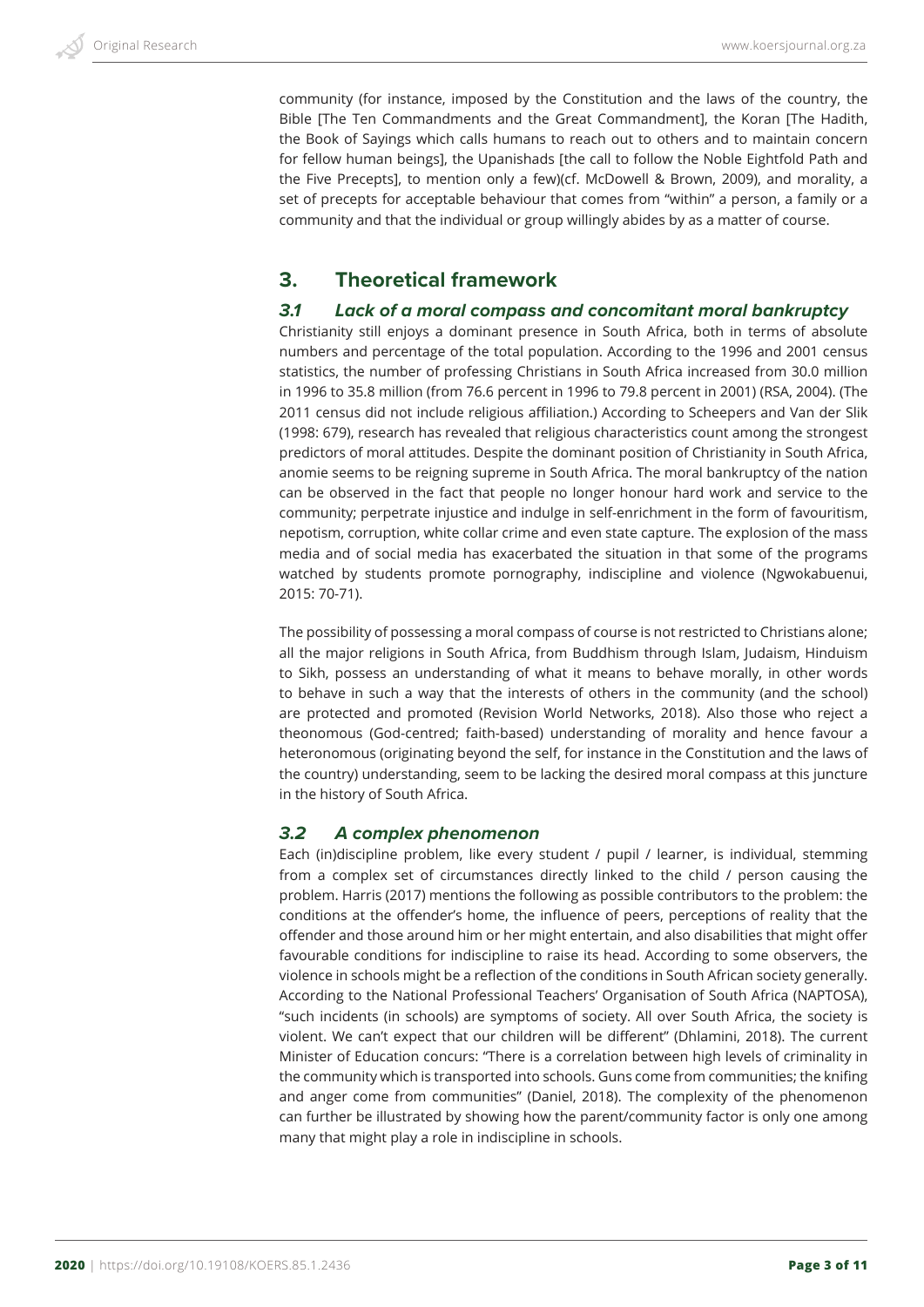## *3.3 The parent/community factor only one among many*

An international survey revealed that the state of learner discipline in schools can be traced back to six sets of factors, namely learner-related factors, teacher-related factors, schoolrelated factors, education system-related factors, parent-related factors, and society-related factors (Wolhuter & Steyn, 2003).

Firstly, the incidence of disciplinary problems appears to be related to the ages/phases of pupils. These problems seem to both occur more frequently, and to be of a more serious nature on secondary school level than in primary schools (National Centre for Education Statistics, 2002; Wolhuter, Oosthuizen & Van Staden, 2010). Secondly, teacher-related factors, such as the level of competency of a teacher, the extent to which the teacher is a role model for learners, and teacher-learner relationships also have a bearing on the state of learner discipline (Department of Education and Science and the Welsh Office, 1989:67-72; De-Klerk Luttig & Heystek, 2007; Eloff, Oosthuizen, Wolhuter & Van der Walt, 2013). Thirdly, school-related factors relate to school management arrangements, school leadership, school infrastructure, class size (i.e. the student-teacher ratio), organisation climate and organisational culture at the school (Department of Education and Science and the Welsh Office, 1989:12, 13, 17; Van der Westhuizen *et al.*, 2008). The fourth and the fifth sets of factors are respectively parent-related factors and society related factors. This article deals with these two sets of factors.

## *3.4 The parent / community factor as part of the complex of conditions and circumstances*

As mentioned, the discipline problems in schools in South Africa could arguably be connected to the circumstances prevailing in the broader community surrounding a school. Life in many communities is characterised by a lack of social capital, by moral bankruptcy (looking after own interests, often at the expense of others), large-scale unemployment leading to loitering, gambling, theft, looting, attacks, drug abuse and many other forms of anti-social behaviour. In some communities, the socio-economic conditions are deplorable (Osman, 2018). If life is like that in the community, according to NAPTOSA, "we can't expect that our children will be different". The violence and bullying happen differently in wealthier communities: "The child bullies the teacher and says 'my mom pays your salary'" (Dhlamini, 2018). A Government spokesperson agrees that indiscipline in schools is a "societal issue"; "We need parents and communities to play a central role in instilling a sense of right and wrong in our children". Most South African political parties, education stakeholders and ordinary members of the public agree that the issue of violence in schools is a knockon effect of community-based violence perpetrated throughout society, especially in impoverished areas (Daniel, 2018). Children do not see adults in their community behaving accountably and responsibly (Osman, 2018).

Empirical research done in the Cameroon by Ngwokabueni (2015: 64, 69) revealed that society-based factors indeed play a significant role in the perpetration of indiscipline in schools. The study showed that the most common types of indiscipline such as disobedience to teachers and school prefects can be traced back to student-based, society-based and school-based causes. Among the society-based causes of indiscipline in schools count: a poor value system (the moral bankruptcy and the lack of a moral compass referred to above) (reported by 86% of the respondents); injustices perpetrated in society (84%), the unwholesome effect of the mass media (81%), unsatisfactory conditions at home (81%), parental over-protection of children (87%) and parental rejection of children (46%). These findings have recently been confirmed by empirical research in South Africa. The Centre for Justice and Crime Prevention (CJCP) (2017)'s investigation revealed that one out of every six children at primary and secondary schools have experienced some form of violence while still at school, including threats of violence, assault and robbery, and that they had easy access to alcohol, drugs and weapons in the school. One in three pupils know classmates who have been drunk at school, while more than half of them know learners who smoke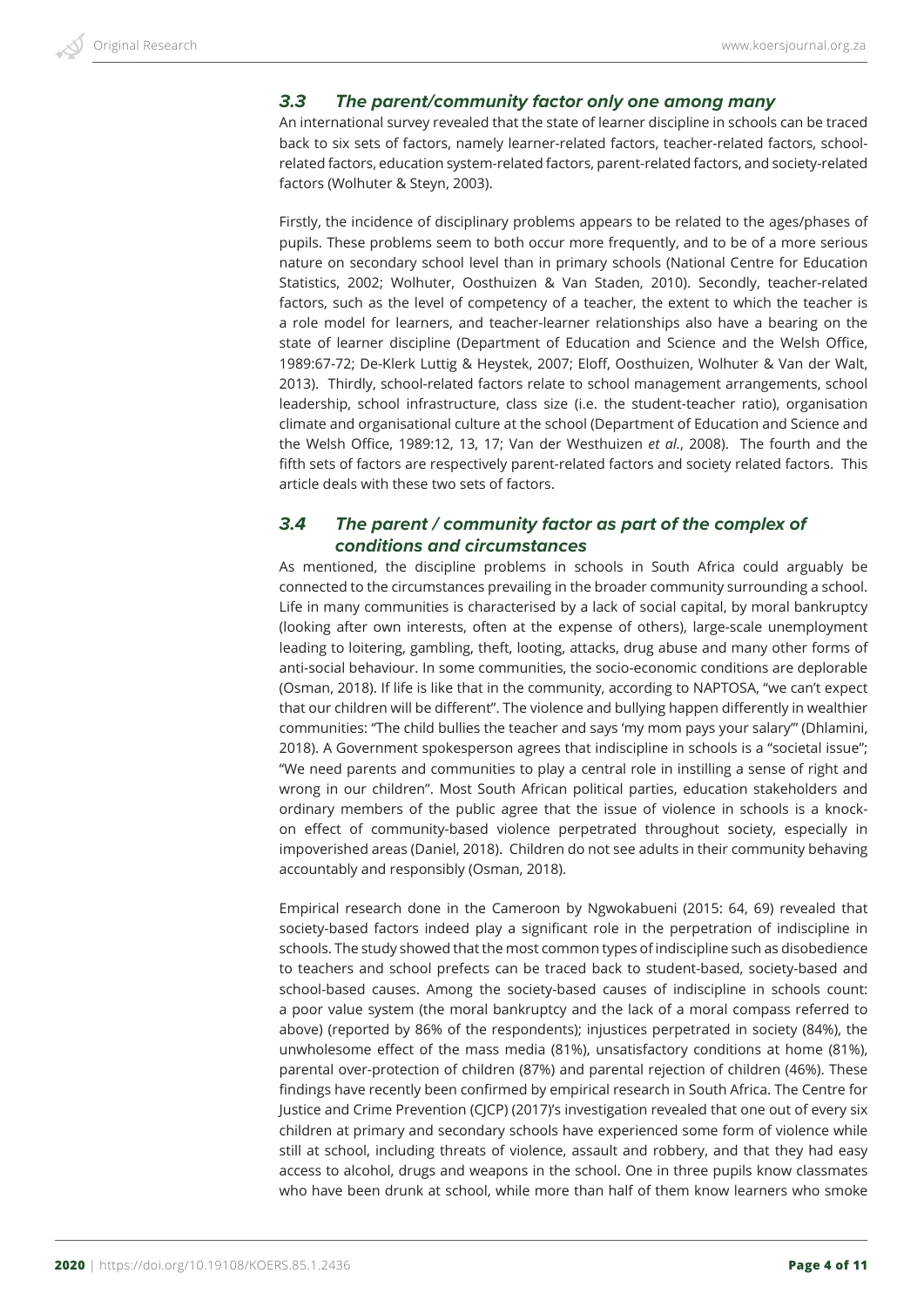dagga at school. The CJCP concludes: "These findings must be contextualized within the family and community environments in which the learners live".

Parental homes are located in communities. The parental home as a societal relationship is important since this is the context into which the child is typically born, and where he or she spends most of their early years under the guidance of the parents as primary (first in the life of the child) educators. As is widely known, many of the parental homes in South Africa are not intact in the traditional sense of the word, namely consisting of a father and a mother and a number of own and / or legally adopted children. A plethora of conditions have changed the situation: parents divorced, absconded or deceased, leaving the children (occasionally even a group of them) in the care of a grandparent or of an older child. The reasons for the dysfunctionality of parental homes are widely known and need not be discussed any further. It is more important for purposes of this discussion to mention that analysis of the research findings of the CJCP (2017) "shows a strong association between the home environment and violence at school, with one in ten primary school learners reporting parental use of illegal drugs, a similar percentage reporting their caregivers or parent had been in jail, and one in five secondary school learners reporting siblings who had been in jail. These factors, together with learners' experience of corporal punishment at home and at school, all impact significantly on the likelihood of violence at school". Ngwokabuenui (2015:71) mentions similar unhealthy home conditions: children experiencing feelings of frustration and insecurity at home; parents being too busy to involve themselves with their children; the bad company kept by children; parents having no idea where their children are or what they are doing; the children having no respect for rules and regulations; disrespect for authority; loose morals.

The Editor of the influential national newspaper *The Star* agrees with the above diagnosis of the problem: "I doubt their parents even know where they are or what they get up to. Until there's a shooting or a stabbing at school, by which time parenting has failed… Our kids have become criminals. It is a reflection of us as a country" (Daniel, 2018). The Federation of School Governing Bodies of South African Schools (FEDSAS) also puts the blame for the indiscipline squarely on the shoulders of the parents: "…the violence that has shocked the country over the past week has more to do with what happens at home. Parents … have not taken responsibility for the upbringing of their children. (In) by far the majority of cases, … the ill behaviour of a child can be directly linked to problems at home" (Dhlamini, 2018b).

# **4. The parental factor in more detail**

Having laid the connection between the indiscipline in schools with problems that might prevail at the learners' parental homes we can now enter into a discussion of what the parental factor might entail in the indiscipline of learners.

Parents play a crucial role in shaping the attitudes that produce good behaviour in schools. Family stress (this term covers both the emotional and material problems from which families may suffer, such as marital discord, poverty and bad housing) is indicated by research evidence to be conducive to behavioural problems in children at school (Department of Education and Science and the Welsh Office, 1989:135). Children from families in the lower socio-economic strata are more exposed to these conditions; therefore the incidence of misbehaviour among children from these families tends to be higher than the occurrence of misbehaviour among children from middle-class or upper-class families (Bear, 1998).

Studies also indicate a positive correlation between parental involvement in school activities and the disciplined behaviour of their children at school (Department of Education and Science and the Welsh Office, 1989:124-127).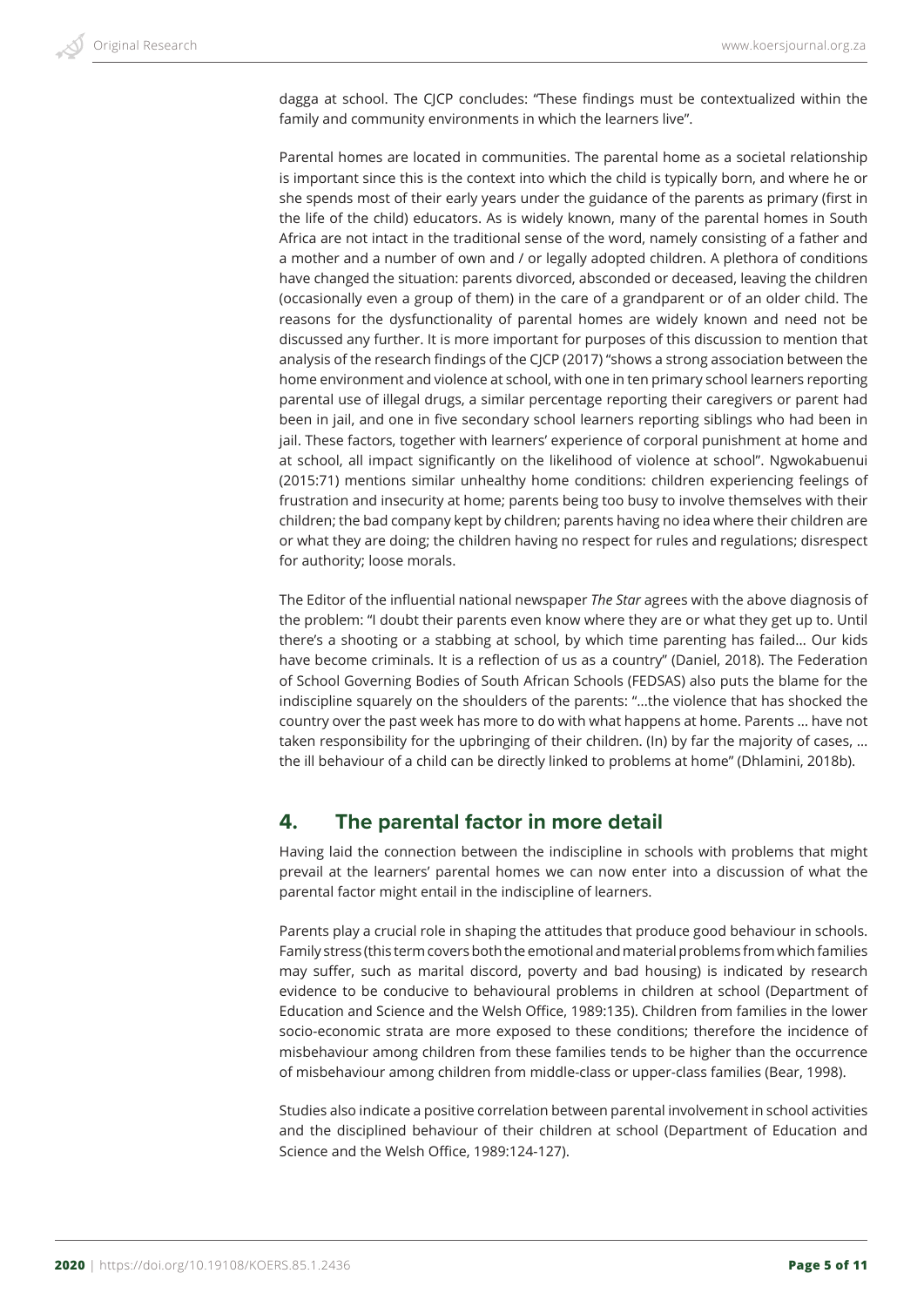As has been indicated above, the nature of society or the community of which the parental home forms part has a bearing on the state of learner discipline in schools. It has been demonstrated above that the extant lack of social capital and the moral vacuum in the country are detrimental to learner-discipline in schools (Van der Walt, Potgieter & Wolhuter, 2009). Examples of violence, racism and other antisocial behaviour which people perceive via the media (especially television and video programmes) could be a cause of misbehaviour and disciplinary problems (McHenry, 2000).

The education system may also play a role in determining the state of learner discipline at schools. Methods to maintain discipline in schools are prescribed by the education system, and the education and Common Law environment. The education system makes available support services to teachers in their efforts to maintain sound discipline in schools. It can reasonably be expected that defects in the administrative sub-system of education in South Africa (Wolhuter, Van Jaarsveld & Challens, 2018), such as the non-delivery of textbooks on time or poor maintenance of infrastructure will be detrimental to the maintenance of discipline in schools. The same applies for the Ministry of Education's unceasing negative comments on teachers that undermine the morale of teachers, and for the never-ending stream of change, reform and restructuring, policy-uncertainty and litigation (conflict between national and provincial ministries on the one hand and school governing bodies, on the other).

The parental / community factor furthermore comprises four variables: the parenting style, the moral example parents set to their children, the family structure and dynamics, and parent-school relations as well as parental involvement in school matters (Wolhuter & Steyn, 2003).

## *4.1 Parenting style*

Baumrind (1966) distinguishes between three parenting styles: authoritarian, permissive, and authoritative. The authoritarian parent attempts to shape, control and evaluate the behaviour and attitude of the child in accordance with an absolute standard, often derived from rigid religious beliefs (Baumrind, 1966: 890). The permissive parent attempts to be non-manipulative, acceptant and affirmative with respect to the child's impulses, desires and actions (Baumrind, 1966: 889). The authoritative parent attempts to direct the child's activities in a rational issue-oriented manner (Baumrind, 1966: 891). Cramer (2002) distinguished a fourth style, namely the neglectful or uninvolved parenting style.

The Parenting Styles and Dimensions Questionnaire (PSDQ; see Robinson, Mandleco, Olsen, & Hart, 2001) based on Baumrind's typology has been widely utilized to examine parenting styles. This questionnaire and the scales used to interpret responses were later reconceptualised by Kimble (2014) to also include Cramer's fourth category. Much research has been done regarding the relation between parenting styles and the behaviour of children. Relationships have been demonstrated. However, parenting style is far from being the only determinant of behaviour of children. The relation is also context contingent (Baumrind, 1966; Adubale, 2017: 112). The research findings pass a negative verdict on both the authoritarian and permissive styles of parenting, and are more positive regarding the authoritative style. The authoritarian style of parenting tends to result in children becoming rebellious and adopting problematic behaviour (Sarwar, 2016). The permissive style, on the other hand, correlates with high levels of self-confidence in children, but also with anxietyrelated problems in children when at school, and also with problems of delinquency and lack of attention in classes (Cramer, 2002; Adubale, 2017: 119). Uninvolved parenting is a predictor of disruptive behavioural disorders (Niccols, 2009), while absent parenthood gives rise to anxiety and disruptive behaviour (Osofsky & Chartrand, 2013). The body of evidence points to the fact that authoritative parenting can achieve responsible conformity with group standards without a loss of individual autonomy or of the self (Baumrind, 1966: 905; Rivers *et al.*, 2012).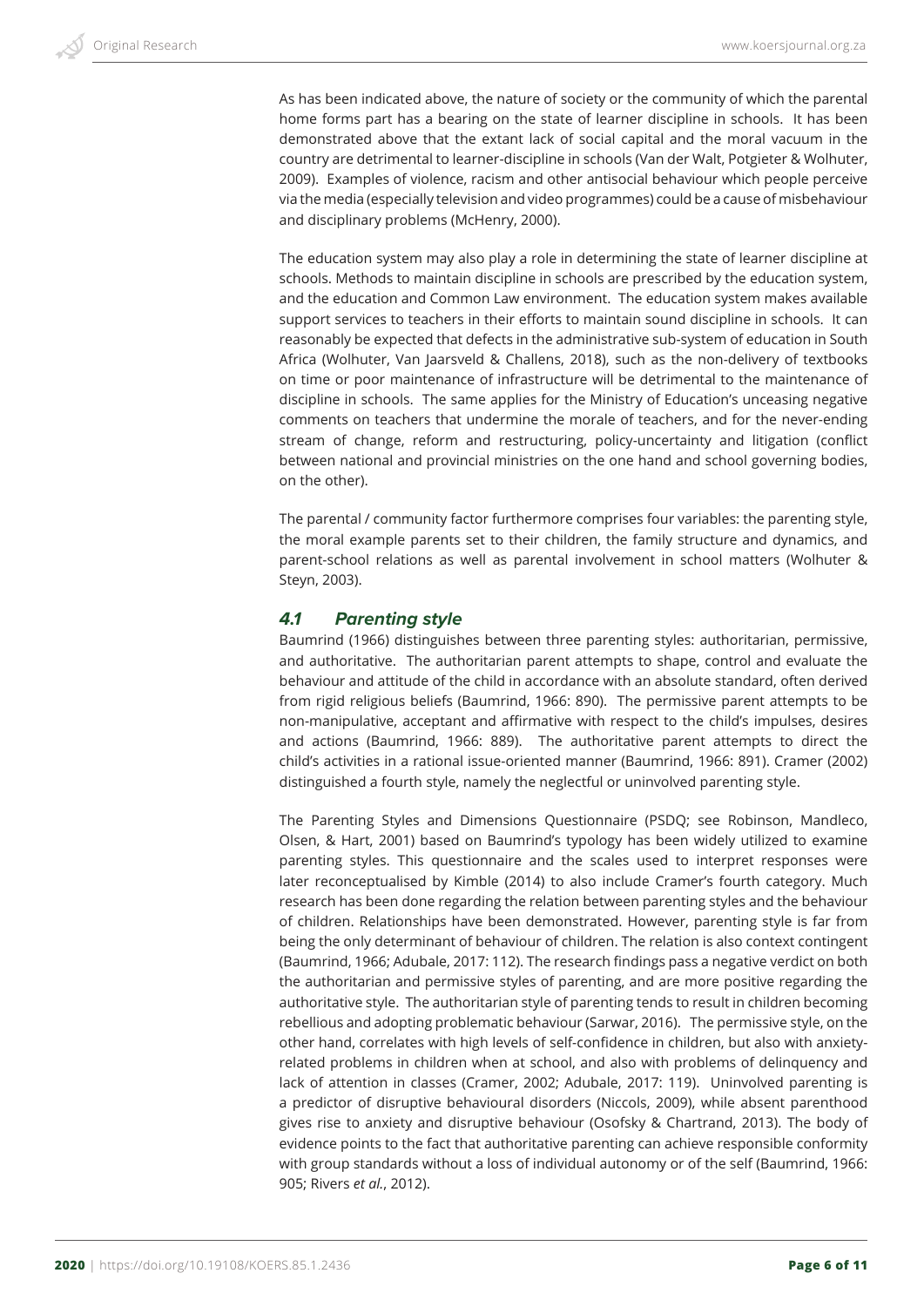Their life and world philosophy forms part and parcel of parents' style. It has been suggested in both scholarly literature (e.g. Christie, 1992) and in the public discourse (e.g. Grootes, 2018) that the "old" apartheid South Africa was a conservative society and that particularly the Calvinist philosophy, at least as understood by the Afrikaner component of the population, was conducive to an authoritarian style of parenting. This approach had found its way into the schools for all the different sections of the pre-1994 population, thereby stamping an authoritarian style on school education.

#### *4.2 The parental example*

The moral example that parents offer their children plays a crucial part in forming children's personalities and attitudes (Department of Education and Science and the Welsh Office, 1989: 133). Parents are the primary educators of their children and their examples of selfdiscipline and moral qualities will not only be pivotal during the first five years of the lives of their children, but will continue to exert a powerful force during the school attendance years of their children. The correlation between parental example and child behaviour has been demonstrated by several empirical studies (Acar, Evans, Rudasill & Yldiz, 2018: 879). The fact that South African society displays a concern-raising level of anomie and anti-social behaviour even up to the highest echelons of government (Van der Walt & Wolhuter, 2018; Wolhuter *et al.*, 2018) does not bode well for this sub-factor of the parental role in fostering in future a culture of well-disciplined learners in South African schools.

#### *4.3 Family stress*

The Elton Report on learner discipline in schools in England indicated a positive correlation between levels of family stress and discipline problems of children at school (Department of Education and Science and the Welsh Office, 1989: 135). This stress includes both material and psychic or emotional stress. While there is, as far as could be ascertained, no published research that has investigated these co-variations on South African soil, the extant lack of social capital (Van der Walt *et al.*, 2009), the number of broken families and the widespread material deprivation do not bode well for this aspect of parenting. There are currently around 85 000 child-headed households in South Africa (South African Institute of Race Relations, 2017: 67), 505 008 maternal orphans, 1 587 168 paternal orphans and 559 116 double orphans among the children of South Africa (Van der Walt *et al.,* 2009: 68). The current living arrangements of children in South Africa are as follows: only 34.9 percent are staying with both parents (this includes both biological and foster parents), 40.6 percent are staying with their mothers only, 3.7 percent are staying with their fathers only, and 20.8 percent have other living arrangements (Van der Walt *et al.,* 2009: 69). The murder rate in the country is 31.9 per 100 000 people per year (the corresponding figures for Colombia, the United States of America and the United Kingdom are respectively 31.8, 3.8 and 1.0) (Van der Walt *et al.,* 2009: 847). Sixteen point nine percent and 35.8 percent of the population live on less than respectively US\$1.90 and US\$3.10 per day (the two international poverty datum lines) (World Bank, 2017: 24).

#### *4.4 Parent-school relations; parents' involvement with the school*

An essential ingredient for parents and schools collaborating in shaping children's behaviour is the establishment of an effective working relationship between parents and schools (Department of Education and Science and the Welsh Office, 1989: 133). Put differently, parental involvement occurs in a unique social space between the parental home and the school. This space is characterised by refraining from encroaching on the special competence area of the other party, and calls for reciprocal respect for the autonomy of the two parties, namely the parental home and the school. Parents may, for instance, not usurp the professional management of the school. They may, however, through serving on the school governing body, exert influence regarding (for instance) the religious or life-view character of the school and the education offered therein. Working together in this social space entails the construction of strong links between parents and schools, and parents becoming involved in school matters, without encroaching on the professional autonomy and space of teachers and the school. (This is contra the behaviour of the parents and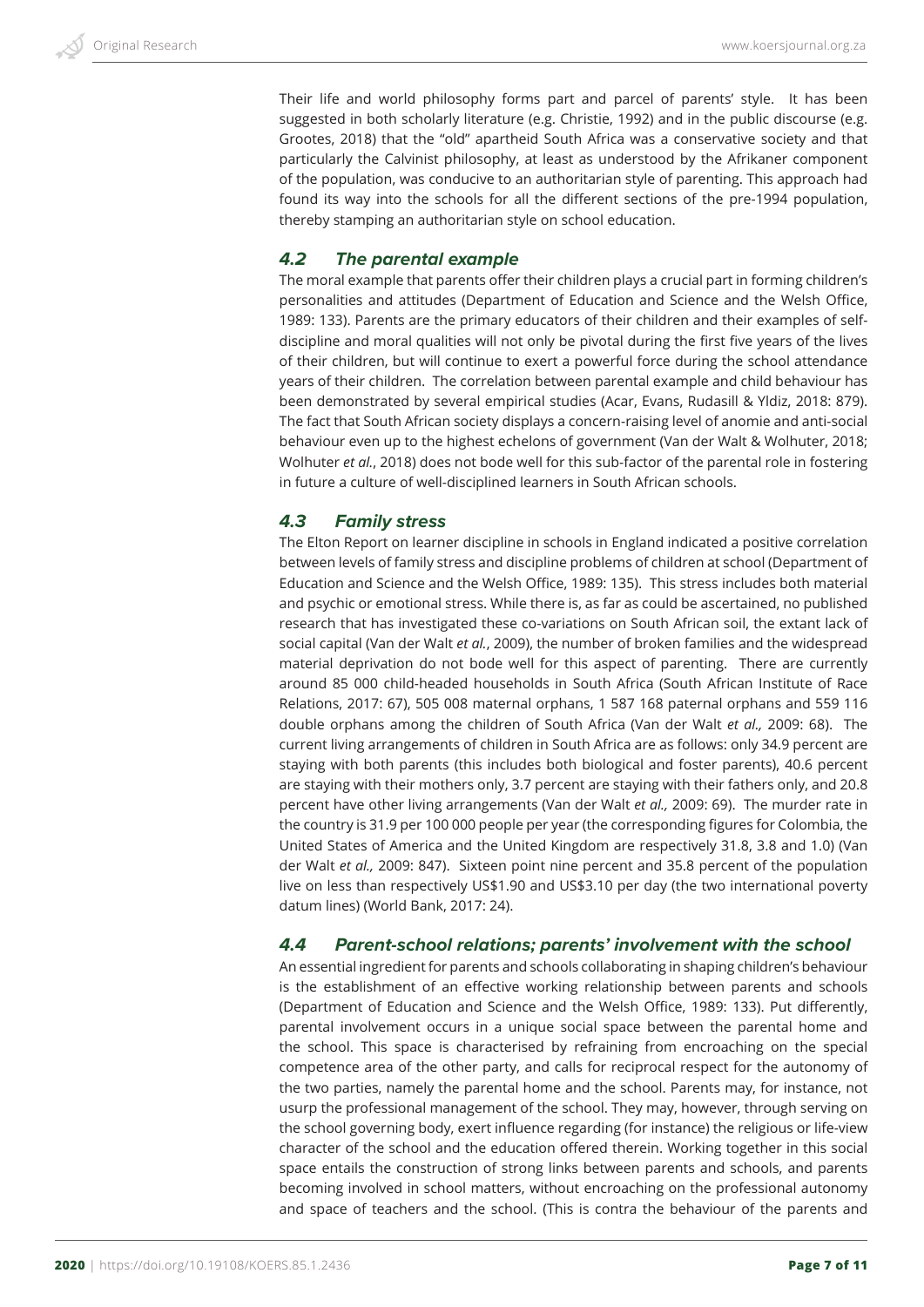community of the Klipspruit West School where they usurped the professional management of the school.)

South Africa has a history of placing a high premium on parental involvement in the schools of their children being part of the basic philosophy of education and schooling. The Dutch education system, which was transplanted to South Africa in the years after 1652, was founded as part of the Dutch (Protestant) revolt against Spanish (Catholic) rule. At the Synod of Dordt (1618-1619) during the Dutch National War of Liberation (1568-1648), the basic plan for a Dutch Public Education System was drawn up, allocating indispensable roles to the state, the church and the parents in the affairs of schools (Venter & Verster, 1994). This appreciation of the parents as partners in the school education of their children has continued right up to the current dispensation, where parents are for example given a place in the school governing bodies of schools (Lewis, Colditz & Brown-Ferrigno, 2011). A number of manuals containing guidelines for parental involvement in schools in South Africa have been published through the years, such as those of Van Schalkwyk (1983, 1990).

Research revealed, however, that parent involvement in South African schools has always left much to be desired. More than three decades ago, Postma (1986) found that even in pre-1994 apartheid South Africa, in the exclusively white schools at that point in time, both parents and teachers were sceptical about reciprocal contact, that communication gaps existed between these two stakeholders, and that both parties were not knowledgeable regarding the potential benefits of parent-teacher collaboration in the (school) education of children. Michael, Wolhuter and Van Wyk (2012) also discovered that parents and teachers tended to be apathetic and to be sceptical about parental involvement in schools.

From a specifically learner-discipline perspective, Robarts (2014) reported that 77 percent of teachers were of the view that disruptive behaviour in classrooms could be ascribed to poor discipline at home. Marais and Meier (2010) discovered that foundation phase teachers believed that disrespectful behaviour towards teachers in schools could be traced back to what children learned at home. Segalo and Rambuda (2018) quite recently reported that teachers' authority was undermined by the parents siding with their children in cases of learner indiscipline at school.

Meier and Lemmer's (2015) investigation revealed that parents were satisfied with what schools did and how they functioned (regarding school culture, school-parent communication, classroom instruction and classroom organisation). According to Mncube (2009) and Schoeman (2018), inadequate parental involvement in schools could be ascribed to the poor education levels of many parents, especially in poverty-stricken areas or to the fact that, due to racially segregated residential areas, many parental homes are situated geographically far from their children's schools.

## **5. Conclusion**

There can be no doubt that parents and the community surrounding the parental home play a key role in the indiscipline currently experienced in South African schools. The discussion above revealed that the following actions on the part of the parents tend to play into the hands of this phenomenon that has such deleterious effects on school education and the results thereof: parents over-involved in the affairs of the school, even to the extent of taking over the professional management of the school where they have no right to interfere; parents uninvolved or under-involved in the activities of the school, thereby leaving the schooling of their children entirely in the hands of teachers, a cohort of educators in South Africa that is itself currently still suffering from its own brand of indiscipline; parents not understanding and resultantly neglecting their duties as primary educators of the children at home, leading to the problem of children being left to their own devices; children not receiving the correct guiding, leading, equipping and unfolding on the basis of a sound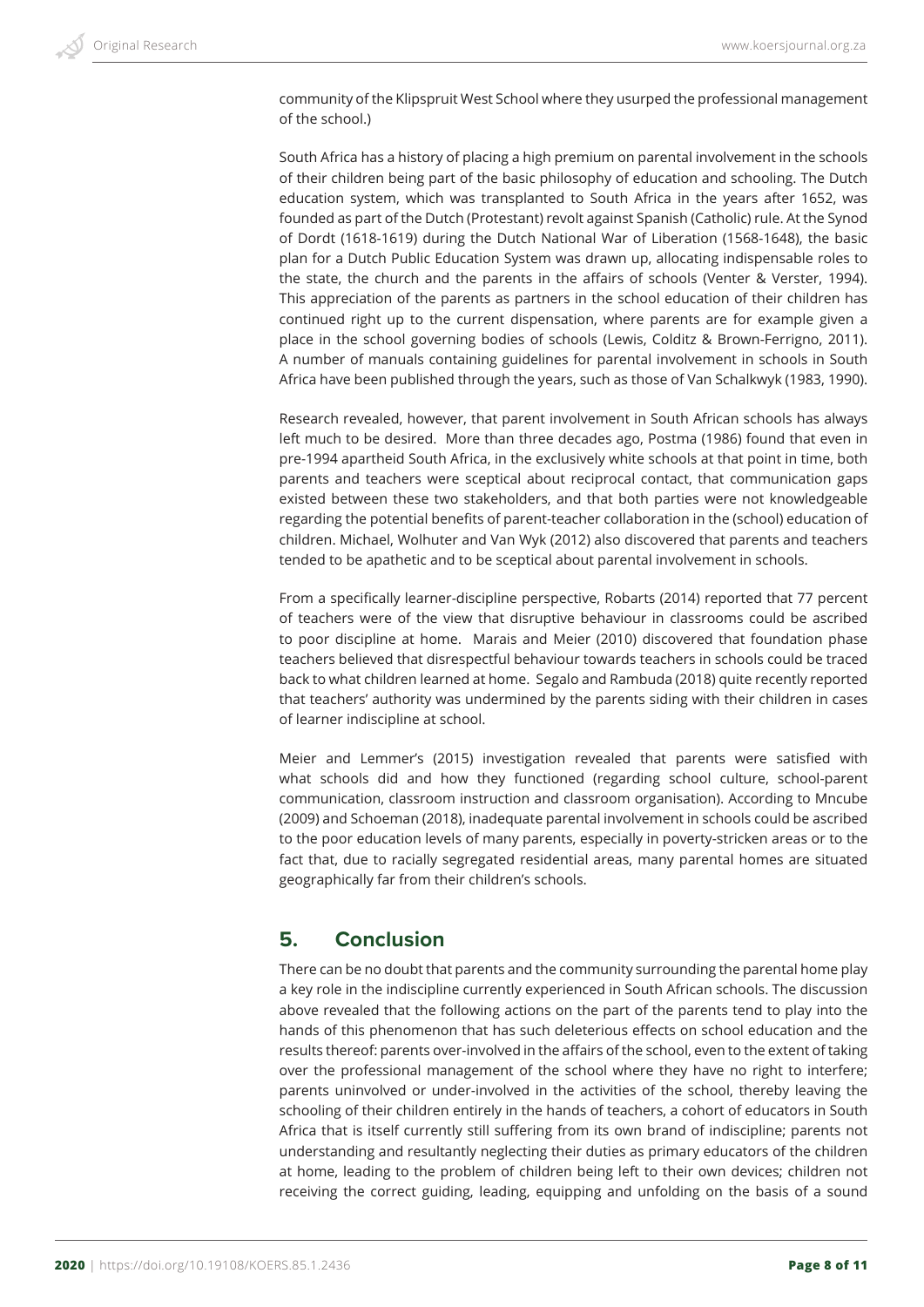moral compass rooted in some deep religious commitment, thereby contributing to the lack and loss of moral capital in society, and to the moral bankruptcy of South African society; the dysfunctionality of many parental homes, in some cases unavoidable due to the death of parents, also contributing to the problem. By actively doing some morally deplorable things (such as interfering in school affairs where they have no right) or through the neglect of their duties (such as leaving the education of their children to others), the parent / community factor contributes to the indiscipline currently prevalent in South African schools. In light of this conclusion, it is important for parents to gain insight into the social space where they have to interact with the school and its affairs and also into the fact that their actions in that space should be morally justifiable in that all of those actions should be to the advantage of the parental home itself, the learners, and all the other stake-holding parties in the school.

# **Bibliography**

- ACAR, I.H., EVANS, M.Y.Q., RUDASILL, K.M. & YKDUZ, S. 2018. The contributions of relationship with parents and teachers to Turkish children's anti-social behaviour.  *Educational Psychology: An international journal of experimental educational psychology,* 38(7): 877-897. https://doi.org/10.1080/ 01443410.2018.1441377.
- ADUBALE, A.A. 2017. Parenting Styles as Predictors of Anxiety and Depression in In-school Adolescents in Nigeria. *Africa Education Review,* 14 (3/4): 111-121. https://doi.org/10.1080/18146627.2016.12648 64.
- BAUMRIND, D. 1966. Effects on Authoritative Parental Control on Child Behaviour. *Child Development,* 37(4): 887-907. https://doi.org/10.2307/1126611.
- BEAR, G.G. 1998. School discipline in the United States: Prevention, correction and long term social development. *School Psychology Review*, 27(1):14-19. [In EBSCOHost Academic Search Elite, Full display: http://www.sa.ebsco.com] (Accessed: 17 April 2002).
- Centre for Justice and Crime Prevention. 2017. School violence in South Africa. Available at: www.cjcp. org.za/school-violence-in-south-africa.html (Accessed: 29 October 2018).
- CHRISTIE, P. 1992. *The Right to Learn: The struggle for education in South Africa.* Braamfontein: Ravan.
- CRAMER, K.E. 2002. The Influence of Parenting Styles on Children's Classroom Motivation. Unpublished Master's Degree Dissertation, University of Louisiana. https://digitalcommons.lsu.edu/cgi/ viewcontent.cgi?article=2852&context=gradschool\_theses (Accessed: 24 August 2018).
- CROSSLEY, M. 2014. Global League Tables, Big Data and the International Transfer of Educational Research Modalities. *Comparative Education*, 50(1): 15-26. https://doi.org/10.1080/03050068.2013. 871438.
- Daniel, L. 2018. Schools in South Africa are becoming more violent. *The South African*. Available at: https://www.thesouthafrican.com/south-africa-schools-violent-minister-speaks-out/ (Accessed 29 October 2018).
- DE KLERK-LUTTIG, J. & HEYSTEK, J. 2007. 'Discipline in schools: Are our student teachers ready for the challenge?', proceedings of *Perspectives on learner conduct*, *First International Conference on Learner Discipline*, North-West University, Potchefstroom Campus, April 02–04, 2007, pp. 1–13.
- DEPARTMENT OF EDUCATION AND SCIENCE AND THE WELSH OFFICE (UNITED KINGDOM). 1989. Discipline in Schools: Report of the Committee of Inquiry chaired by Lord Elton. London: HMSO.
- Dhlamini, P. 2018. Violence in schools is under-reported, says teacher association. *Times Live.* Available at: https://timeslive.co.za/2018-03-16-violence-in-schools-is-under-reported-says-teachersassociation (Accessed: 29 October 2018).
- Dhlamini, P. 2018b. Parents to blame for children's behaviour, says schools federation. *Times Live.* Available at: https://timeslive.co.za/2018-03-16-parents-blame-for-childrens-behaviour-saysschools-federation (Accessed: 29 October 2018).
- ELOFF, C., OOSTHUIZEN, I.J., WOLHUTER, C.C. & VAN DER WALT, J.L. 2013. Bydraende faktore tot leerderdissipline: 'n Multiveranderlike analise. *KOERS*  78(3) https://doi.org/10.4102/koers.v78i3.449.
- GROOTTES, S. 2018. Analysis: The EFF vs…(insert next enemy's name/acronym/description). *Daily Maverick* 23 March 2018.
- Harris, D. 2017. What are the causes of classroom discipline problems? Available at: https://classroom.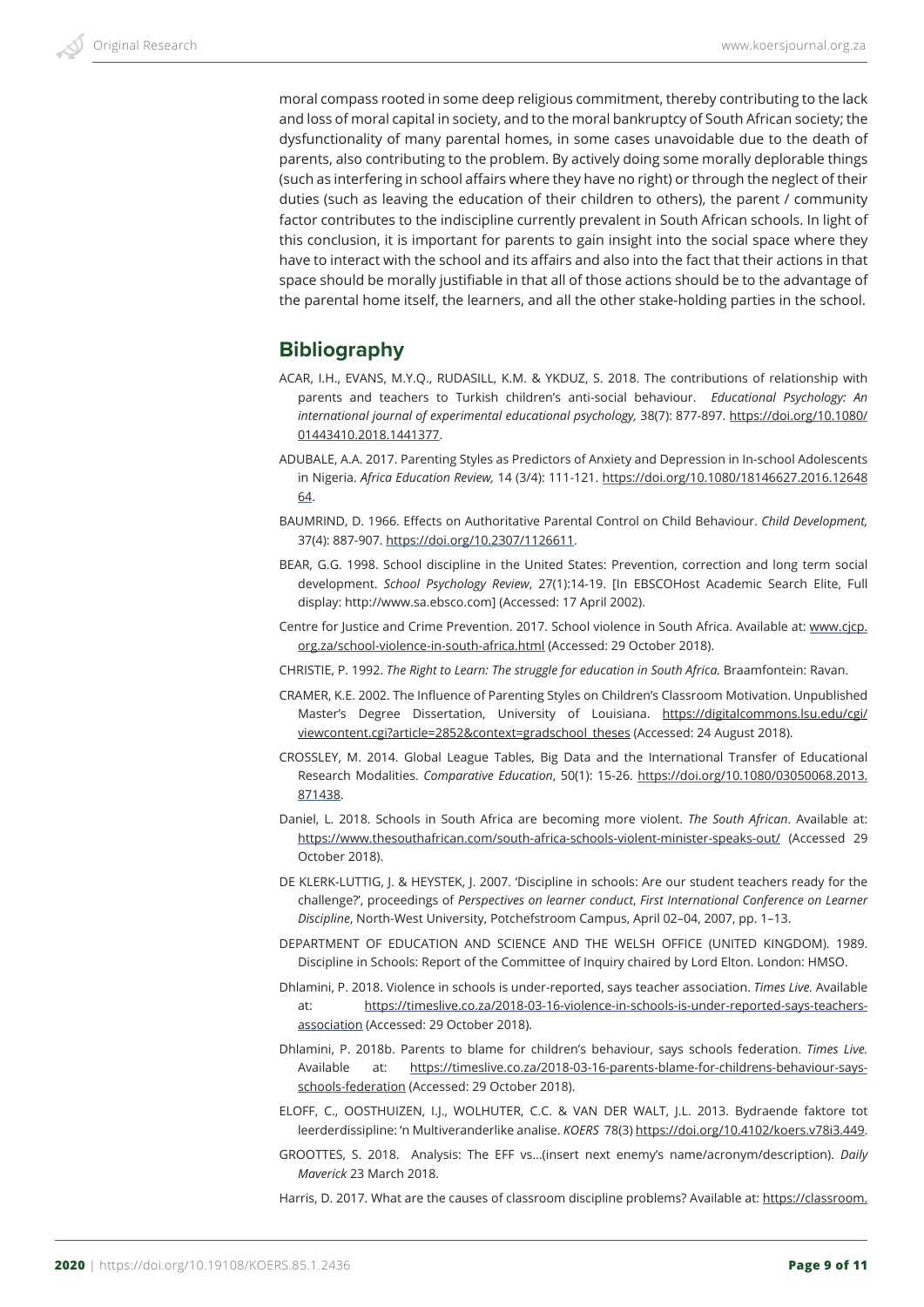synonym.com/info-7964722-causes-classroom-discipline-problems.html (Accessed 29 October 2018).

http://firstthing.dailymaverick.co.za/article.php?id=102233&cid=2018-03-23. (Access: 1 October 2018).

- KIMBLE, A.M. 2014. The Parenting Styles and Dimensions Questionnaire: A reconceptualization and validation. Unpublished Master's Dissertation, Oklahoma State University.
- Leutwyler, B., Petrovic, D-S. & Mantel, C. 2012. Constructivist foundations of intercultural education: Implications for research and teacher training. In: Popov, N. 2012. (Ed.) *International Perspectives on Education.* Sofia: BCES. (p. 111-118).
- LEWIS, W.D., COLDITZ, P. & BROWN-FERRIGNO, T. 2011. Parent Involvement in Public School Governance: The United States of America and South Africa. *Journal of School Public Relations,* 32(4): 325-348. https://doi.org/10.3138/jspr.32.4.325.
- Mabuza, E. 2018. A change in values is needed to fight sexual abuse in schools: FEDSAS. *Times Live.* Available at: https://timeslive.co.za/2018-03-14-a-change-in-values-is-needed-to-fight-sexualabuse-in-schools-says-fedsas (Accessed 29 October 2018).
- MARAIS, P. & MEIER, C. 2010. Disruptive Behaviour in the Foundation Phase of Schooling. *South African Journal of Education* 30(1): 41-57. https://doi.org/10.15700/saje.v30n1a315.
- McDowell, M., & Brown, N.R. 2009. World religions at your fingertips. New York: Alpha Books.
- McHENRY, I. 2000. Conflict in schools. Fertile ground for moral growth. *Phi Delta Kappan*, 82(3):223-227. https://doi.org/10.1177/003172170008200308.
- MEIER, C. & LEMMER, E. 2015. What do parents really want? Parents' perceptions of their children's' schooling. *South African Journal of Education,* 35(2). https://doi.org/10.15700/saje.v35n2a1073.
- MICHAEL, S., WOLHUTER, C.C. & VAN WYK, N. 2012. The Management of Parental Involvement in Multicultural Schools in South Africa: A case study*. Centre for Education Policy Studies Journal, 2(1): 57 – 81.*
- MNCUBE, V. 2009. The Perceptions of Parents of their Role in the Democratic Governance of Schools in South Africa: Are they on board? *South African Journal of Education,* 29(1): 83-103. https://doi. org/10.1590/s0256-01002009000100006.
- MUNDY, K. & READ, R. 2017. Education for All: Comparative Sociology of Schooling in Africa and beyond. *In*: Bickmore, K., Hayhoe, R., Mundy, K. & Read, R. (eds). *Comparative and International Education: Issues for teachers.* Toronto: Canadian Scholars: 304-344.
- NATIONAL CENTER OF EDUCATION STATISTICS (United States of America). 2002. Violence and discipline problems in U.S. Public Schools: 1996-1997. [In EBSCOHost: Academic Search Elite, Full display: http://www.sa.ebsco.com ] (Accessed: 23 April 2002).
- Ngwokabuenui, P.Y. 2015. Students' indiscipline: Types, causes and possible solutions: The case of secondary schools in Cameroon. *Journal of Education and Practice,* 6(22):64-72.
- NICCOLS, A. 2009. Immediate and Short-Term Outcomes of the COPEing with Toddler Behaviour' Parent Group. *The Journal of Child Psychology and Psychiatry,* 50(5): 617-626. https://doi.org/10.1111/j.1469- 7610.2008.02007.x.
- Osman, R. 2017. Discipline problems in South African schools. Dean of the Faculty of Humanities, Witwatersrand University. (Interview on Radio 702). Available at: https://wits.ac.za/news/latestnews/2017/2019-09/discipline-problems-in-south-african-schools.html (Accessed 29 October 2018).
- OSOFSKY, J.D. & CHARTRAND, M.M. 2013. Military Children from Birth to Five Years.  *Future of Children,* 23(2): 61-77. https://doi.org/10.1353/foc.2013.0011.
- POSTMA, W. 1986 'n Fundamenteel-Opvoedkundige Presisering van Ouer-onderwyserkontak Unpublished Doctoral Thesis, Potchefstroom University for Christian Higher Education.
- REPUBLIC OF SOUTH AFRICA (RSA). 2004. Census 2001: Primary tables South Africa: '96 and 2001 compared. http://www.statssa.gov.za/census/census\_2001/primary\_tables/RSAPrimary.pdf (Accessed: 27 March 2018).
- RIVERS, J., MULLIS, A.K., FORTNER, L.A. & MULLIS, R.L. 2012. Relationships between Parenting Styles and the Academic Performance of Adolescents.  *Journal of Family Social Work,* 15(3): 202-216. https://doi. org/10.1080/10522158.2012.666644.
- ROBARTS, P. 2014. Educators' perceptions of disruptive behaviours and is impact on the classroom. Unpublished M.Ed dissertation, University of Zululand.